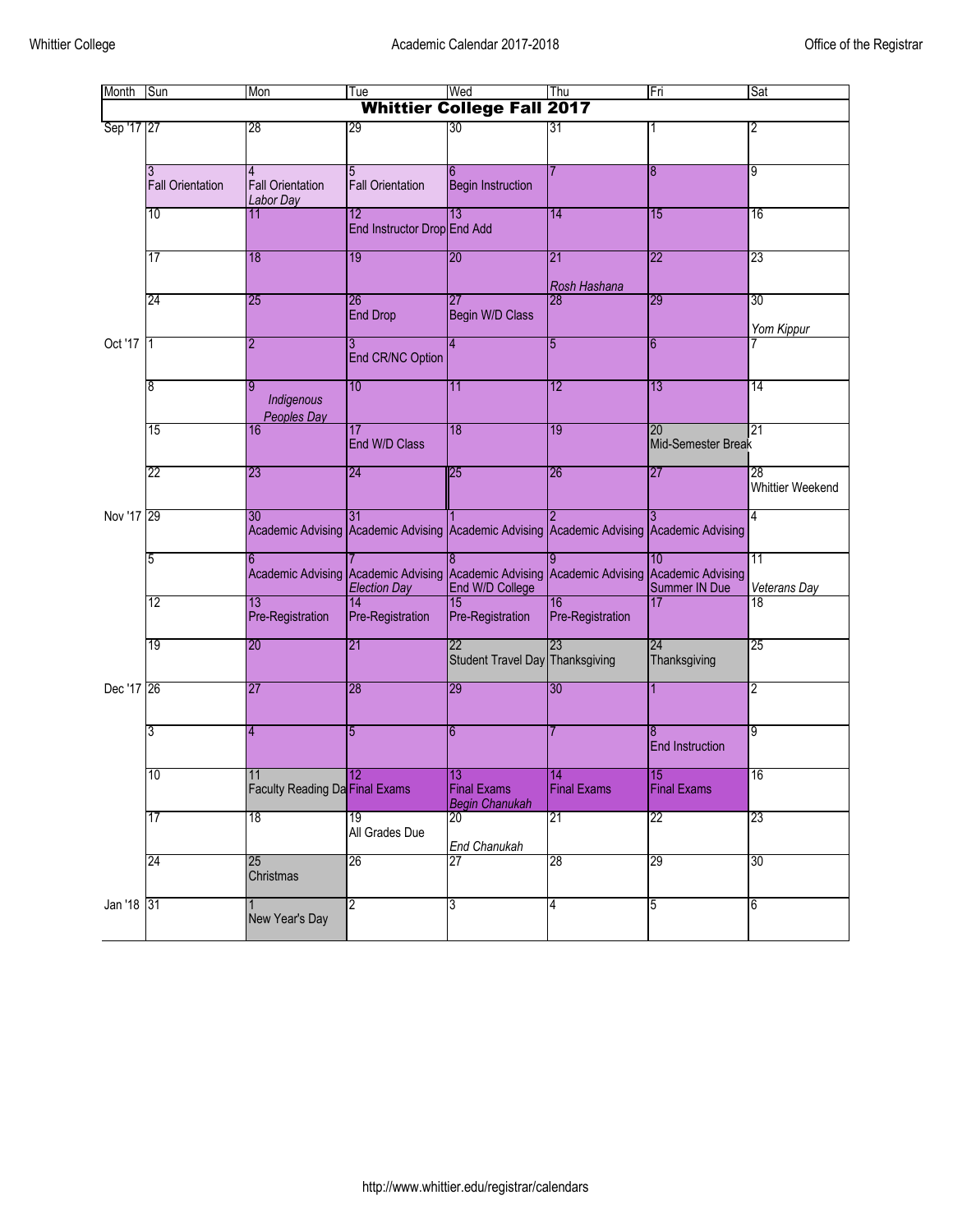| Month       | Sun         | Mon                                                                                       | Tue                                               | Wed                                               | Thu                                       | Fri                                    | Sat                         |
|-------------|-------------|-------------------------------------------------------------------------------------------|---------------------------------------------------|---------------------------------------------------|-------------------------------------------|----------------------------------------|-----------------------------|
|             |             |                                                                                           | <b>Whittier College JanTerm &amp; Spring 2018</b> |                                                   |                                           |                                        |                             |
| Jan '18   7 |             | 8<br><b>Begin Instruction</b>                                                             |                                                   | 10                                                | 11                                        | 12<br>End Add/Drop<br>End CR/NC Option | 13<br>Begin W/D Class       |
|             | 14          | 15<br><b>MLK Birthday</b>                                                                 | 16                                                | 17                                                | 18                                        | 19<br>End W/D Class<br>End W/D College | 20                          |
|             | 21          | $\overline{22}$                                                                           | 23                                                | 24                                                | 25                                        | 26                                     | 27                          |
| Feb '18 28  |             | 29<br><b>End Instruction</b>                                                              | 30<br><b>Spring Orientation</b>                   | 31<br><b>Spring Orientation</b>                   | <b>Begin Instruction</b>                  | $\overline{2}$                         | 3                           |
|             | 4           | 5                                                                                         | 6                                                 | End Instructor Drop End Add                       |                                           | 9                                      | 10                          |
|             | 11          | 12<br>JanTerm Grades Due                                                                  | 13                                                | 14                                                | 15                                        | 16                                     | 17                          |
|             | 18          | 19<br>Presidents' Day                                                                     | 20                                                | 21<br><b>End Drop</b>                             | 22<br>Begin W/D Class                     | 23<br>Fall IN Due                      | 24                          |
| Mar '18 25  |             | 26                                                                                        | 27                                                | 28<br>End CR/NC Option                            | 1                                         | $\overline{2}$                         | 3                           |
|             | 4           | 5                                                                                         | 6                                                 |                                                   | 8                                         | 9                                      | 10                          |
|             | 11          | 12                                                                                        | 13                                                | 14<br>End W/D Class                               | 15                                        | 16                                     | 17                          |
|             | 18          | 19<br><b>Spring Break</b>                                                                 | 20<br><b>Spring Break</b>                         | 21<br><b>Spring Break</b>                         | 22<br><b>Spring Break</b>                 | 23<br><b>Spring Break</b>              | 24                          |
|             | 25          | 26                                                                                        | 27                                                | 28                                                | 29                                        | 30                                     | 31<br><b>Begin Passover</b> |
| Apr '18     | 1<br>Easter | Academic Advising Academic Advising Academic Advising Academic Advising Academic Advising |                                                   |                                                   |                                           | 6                                      | <b>End Passover</b>         |
|             | 8           | Academic Advising Academic Advising<br>JanTerm IN Due                                     | 10                                                | 11<br><b>Academic Advising</b><br>End W/D College | 12<br>Academic Advising Academic Advising | 13                                     | 14                          |
|             | 15          | 16<br>Pre-Registration                                                                    | 17<br>Pre-Registration                            | 18<br>Pre-Registration                            | 19<br>Pre-Registration                    | 20                                     | 21                          |
|             | 22          | 23                                                                                        | 24                                                | 25                                                | 26                                        | 27                                     | 28                          |
| May '18 29  |             | 30                                                                                        |                                                   | 2                                                 | 3                                         | 4                                      | 5                           |
|             | 6           |                                                                                           | 8<br>End Instruction                              | <b>Faculty Reading Da Final Exams</b>             | 10                                        | 11<br><b>Final Exams</b>               | 12<br><b>Final Exams</b>    |
|             | 13          | 14<br><b>Final Exams</b>                                                                  | 15<br>Senior Grades Due                           | 16                                                | 17                                        | 18<br>Commencement                     | 19                          |